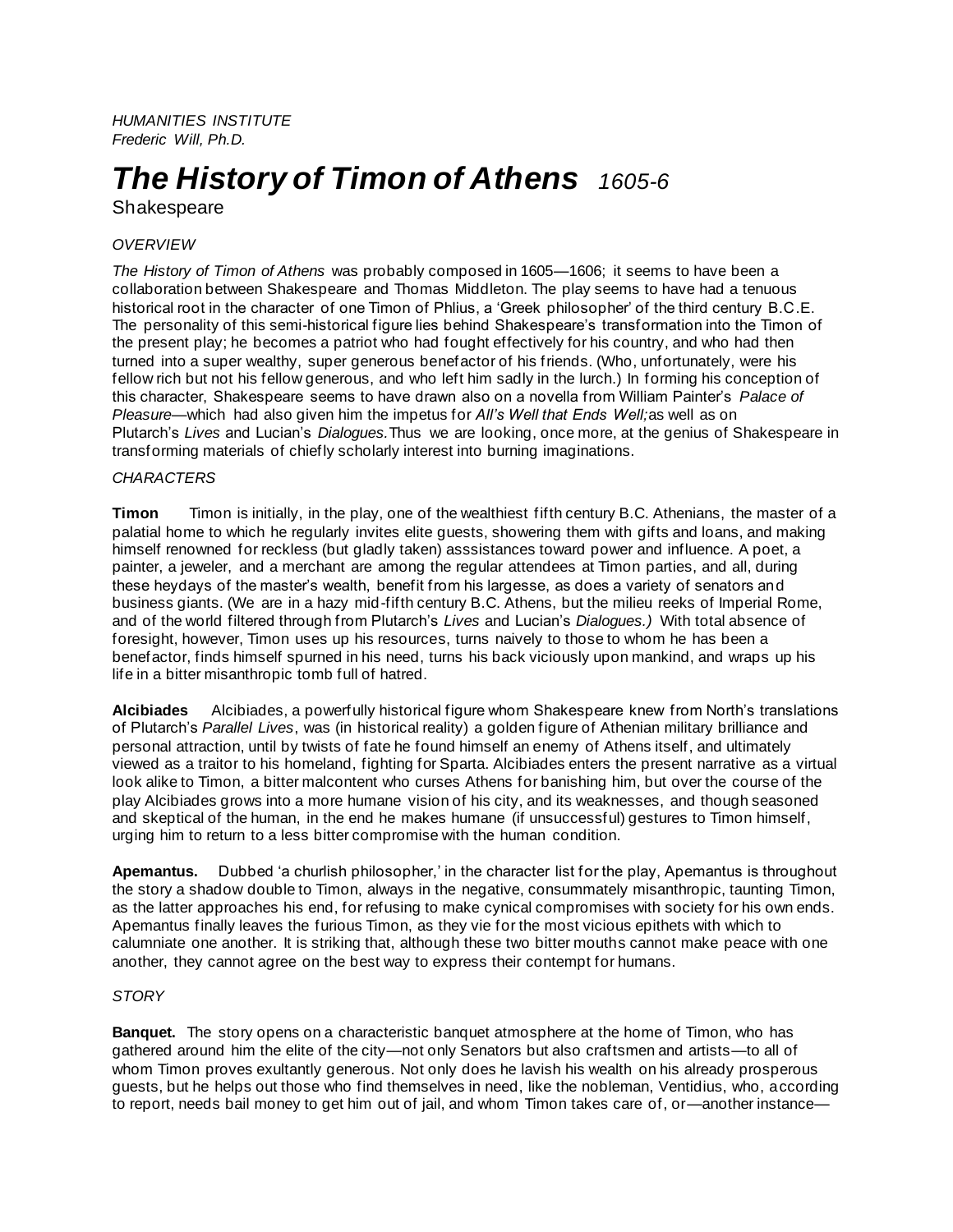Timon stands guarantor for a bride price which his servant must have, to satisfy the demands of his future parents-in-law. For extravagance of generosity blended with pure investment in pleasure one might want to think back to Mine Host, the great lascivious feast giver of Petronius' *Satyricon*.

**Moral.** As the old wisdom goes—the ant and the grasshopper, etc.—one's extravagances catch up with one, and the case applies In spades to Timon. For a long time, his steward has been telling him that the end of the road is in sight, and that his wealth has vanished. Timon does not believe this , and in his heart he has confidence that he will prevail no matter what happens. He feels that his own instinctive generosity will infect those to whom he has been more than generous. He has soon to test this feeling, for he is soon to learn how his beneficiaries will react, to a request for financial aid. Sending his steward and other employees through town, to request financial favors from some of the chief of his beneficiaries, Timon begins to learn the bitter truth, that none of these individuals is ready to repay Timon for past favors each has a complex private excuse. Timon begins to see the writing on the wall. He Is beginning to sink . (He still knows how to express his rage, directly in the face of former 'friends': he invites two of the most fulsome to dinner, serves them stones and warm water, throws the water in their faces, and pelts them with the stones.) But how far he has spiraled downward he has no idea, for he now begins to receive visits from creditors demanding money from him for purchases made in the past. These people are in the money lending business, and have no interest at all in the personal side of their transactions. They want from him the money which he absolutely does not have.

**Downfall**. Clearly Timon has run into a downward spiral, from which he cannot recover. The positive feeling he had about humanity, and its openness to reciprocate kindness, vanishes, and he realizes his former friends will be of no use to him. It is at this point that the man of great but naïve heart realizes that he can no longer rely on, or continue to love humanity.; that cruel god, money, has come into Timon's life, acting as Karl Marx observed, to blight human relationships and rigidify the life of society. There is no way back for Timon, whose path, after fruitless and bitter encounters with Apeimantus—who keeps reappearing—and Alcibiades, who is growing noticeably more human-friendly—leads into the woods, then into a cave near the sea, where he will leave his corpse and his epitaph for followers to see, memorials to one whom even death could not dissuade from hatred of his fellows.

# *THEMES*

**Expenditure** Timon has, from the outset of the play, a passion to give and share. He does not do this to divide social wealth among the haves and have-nots, although among his beneficiaries are occasional social victims, the disadvantaged. He is simply enthralled by the pleasure of giving, to whomever he likes that he likes. That this joy in giving itself is intoxicating Timon adequately expresses. But he falls victim to the natural law that to give without receiving is self -destructive. The potlatch cultures of the American north west are infused by the desire to excel in the giving game. But they know that the natural basis of their desire is the rhythm of giving and receiving, which ties them to their beneficiaries in the way Timon would have liked to be tied.

**Hatred** Timon, as we see from the outset, is not a hating person. If not a loving person exactly, rather a compulsively giving person, he is only gradually induced into hatred, and reaches perhaps the crucial acting out stage in inviting two guests to whom he serves lukewarm water and stones—stones he throws at the diners. These two individuals become symbols of Timon's turning point into an overt hater of mankind. The Timon who gravitates from that point to a root eater in a cave, and from there to his bitter epitaphed tomb by the sea, is what of hatred can replace naïve hopes of generosity among one's fellow humans.

**Greed.** Timon's wealth consuming 'friends,' from the early actions of the play, are not consumed by greed in a voracious, Charles Dickens' sense of the word, but are simply ready to take what they can get, and to keep coming back for more, like surprised motorists who discover, days after playing the lottery, that they have a couple of million, and quite naturally turn around and head for the same Kum n Go, to try again. Timon's inability to see his friends in that light is the beginning of his downfall. The only effective defense against greed, apparently, is a clear eyed recognition of what this dangerous monster is.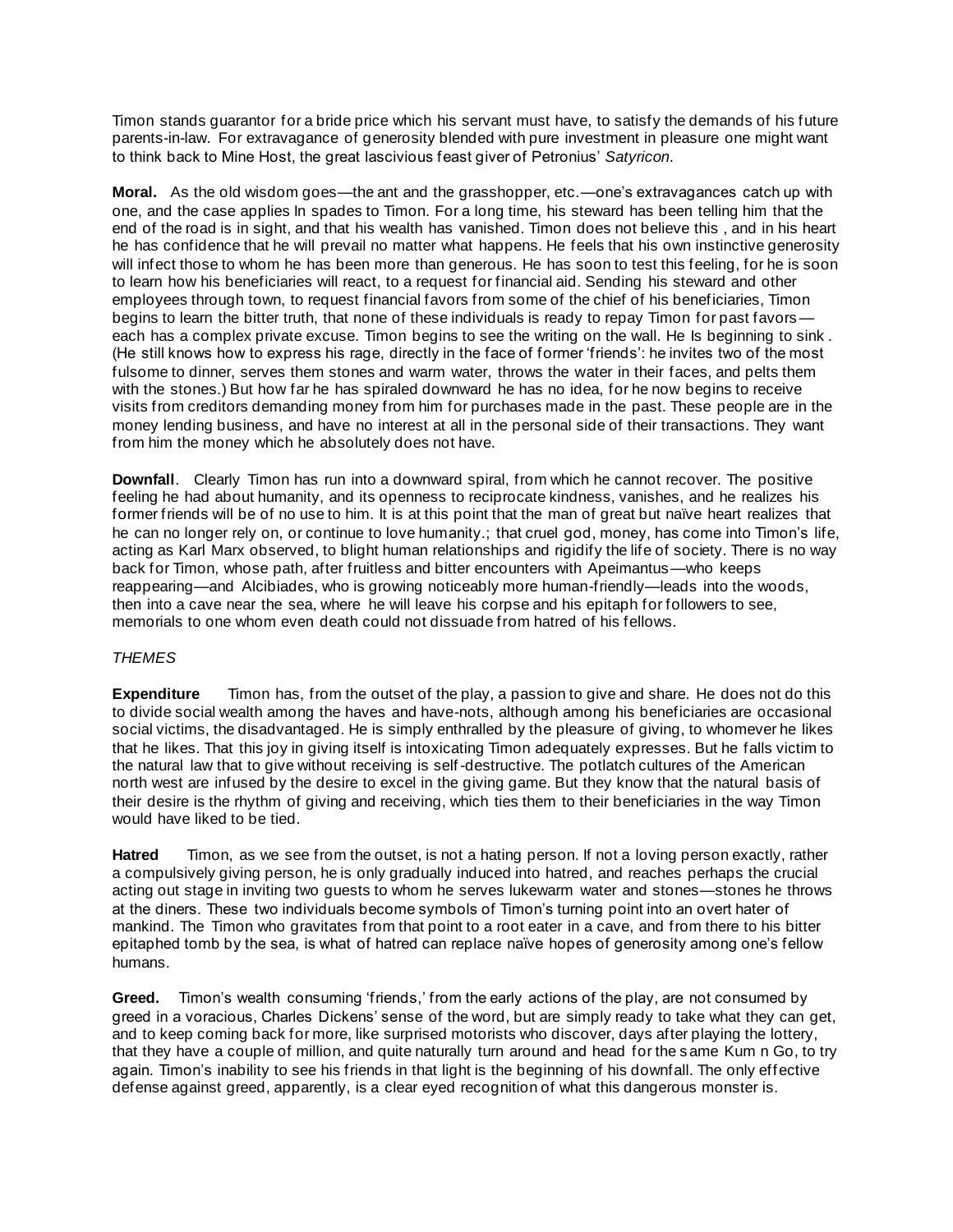## CHARACTER ANALYSIS

### **Timon**

**Character** Timon is the main character is this play, which sees him fall from wealthy and influential host, with, it is intimated, a distinguished past, in which he has used his military might to save the city, to a condition of self-imposed barbaric pre humanity, chewing roots from the ground, and cursing anyone who comes near him. We ask ourselves why this fall occurs? Are the gods unfriendly to our man, and out to punish him, as at times we suspect is the case with the Biblical Job? Or more likely and in contemporary terms, has Timon simply opened inside himself a kind of compulsive behavior-cycle which unrealistically calculates the intentions and attitudes of the other? Has he found a way actually to provoke the destructive responses of 'the other?'

**Parallels.** Job has been mentioned, a figure disfigured by his own sense of being targeted by God. Timon's hatreds increasingly assume the guise of 'divine punishment,' pushing him forward as a scapegoat figure. The resemblance to King Lear, of course, strikes us for what it tells about Shakespeare's ranges of dealing with aging. Lear and Timon both fulminate against the injustices and ingratitudes of mankind, but Lear with a cosmic passion, Timon with an increasingly narcissistic violence. One might also want to contrast Timon with Sophocles' Oedipus, in *Oedipus at Colonus*; a figure who goes through a self-made hell, in life, but who emerges oddly purified in the groves of Colonus.

#### **Illustrative moments**

*Generous* 'This gentleman of mine hath served me long…' says Timon, of his servant who wishes dowry money, so he can wed the woman he loves. Timon is glad to help out a faithful servant

*Open* At the arrival of Alcibiades, in the course of Timon's banquet, Timon is open and welcoming, and presses the military men to join them all in their feast. The Timon we know first is like that: ready and friendly.

*Naïve* 'O you gods, think I, what need we have any friends, if we should ne'er have need of 'em?' Timon is at the beginning of his discovery that his friends will actually desert him, when it comes to repaying Timon's generosity to them.

*Vicious* Timon's words upon throwing water in the faces of the two false friends he has invited to dinner.

'May you a better feast never behold, You knot of mouth-friends! Smoke and lukewarm water Is your perfection…'.

*Closed* Timon in deep retreat, addressing the faithful servant who comes to commiserate with him in the wilderness.

'I have forgot all men… Then if thou grant'st thou'rt a man, I have forgot thee.'

#### *Discussion questions*

Do you see a comparison between Lear and Timon of Athens? What figure seems to come from deeper in Shakespeare's imagination? (This would be another way of asking which of these characters is more humanly deep.) Both figures distill around fury at ingratitude, Lear at the ingratitude of his daughters, Timon at the ingratitude of his one-time friends, who had sucked up his fortune but will now not lend him a dime. Lear is embittered into madness, Timon into a savage new sense of the tight fisted employment of money. Which destiny is nobler, Lear's or Timon's; which character's destiny teaches us the most about how to live well?